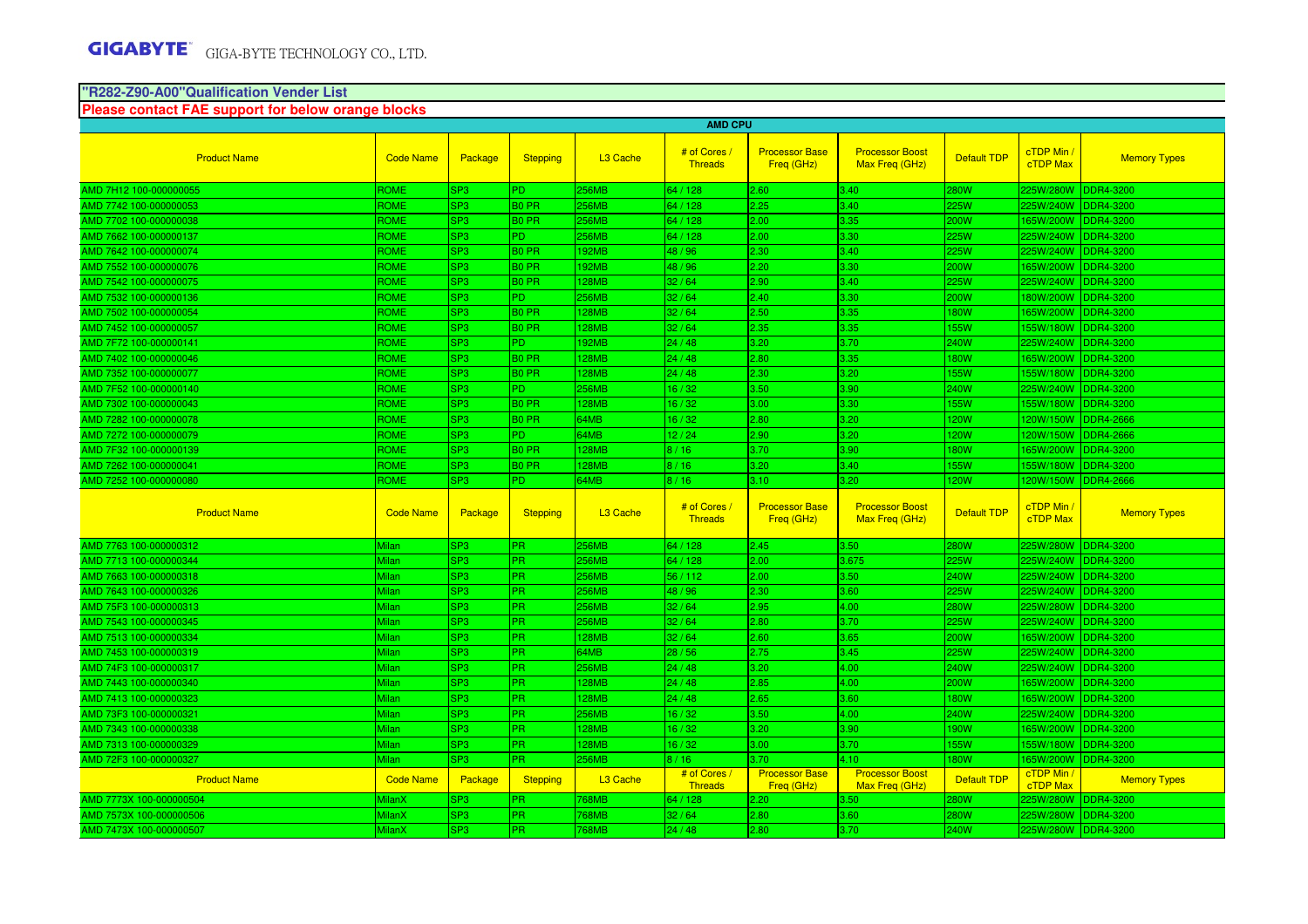| AMD 7373X 100-000000508 | <b>MilanX</b>      | SP <sub>3</sub>    | PR.         | 768MB             | 16/32                | 3.05    | 3.80                                                                                            | 240W                                | 225W/280W DDR4-3200 |             |
|-------------------------|--------------------|--------------------|-------------|-------------------|----------------------|---------|-------------------------------------------------------------------------------------------------|-------------------------------------|---------------------|-------------|
|                         |                    |                    |             |                   |                      |         | Memory (Memory actually maximum frequency will follow memory controller's spec of CPU you used) |                                     |                     |             |
| <b>Product Name</b>     | <b>Memory Type</b> | Module<br>Supplier | <b>Size</b> | <b>Chip Brand</b> | Rank<br><b>RDIMM</b> | Voltage | <b>Data Transfer Rate</b>                                                                       | <b>Error Correction</b> CAS Latency |                     | <b>Pins</b> |
|                         |                    |                    |             |                   |                      |         |                                                                                                 |                                     |                     |             |
| M393A2K43DB2-CVFBQ      | DDR4               | Samsung            | 16GB        | Samsung-IDT       | 2Rx8                 | 1.2v    | 2933MHz                                                                                         | ECC Registered 21                   |                     | 288-pin     |
| M393A4K40DB2-CVFBQ      | DDR4               | Samsung            | 32GB        | Samsung-IDT       | 2Rx4                 | 1.2v    | 2933MHz                                                                                         | ECC Registered 21                   |                     | 288-pin     |
| M393A8G40AB2-CVFBY      | DDR4               | Samsung            | 64GB        | Samsung-IDT       | 2Rx4                 | 1.2v    | 2933MHz                                                                                         | ECC Registered 21                   |                     | 288-pin     |
| CT16G4RFD8293.18FE1     | DDR <sub>4</sub>   | <b>CRUCIAL</b>     | 16GB        | <b>Micron</b>     | 2Rx8                 | 1.2v    | 2933MHz                                                                                         | ECC Registered <sup>21</sup>        |                     | 288-pin     |
| CT16G4RFD8293.2G9E1.001 | DDR4               | <b>CRUCIAL</b>     | 16GB        | <b>Micron</b>     | 2Rx8                 | 1.2v    | 2933MHz                                                                                         | ECC Registered 21                   |                     | 288-pin     |
| MTA18ASF2G72PDZ-2G9E1UG | DDR4               | <b>Micron</b>      | 16GB        | Micron-Rambus     | 2Rx8                 | 1.2v    | 2933MHz                                                                                         | ECC Registered 21                   |                     | 288-pin     |
| MTA18ASF2G72PDZ-2G9E1VG | DDR4               | Micron             | 16GB        | Micron-IDT        | 2Rx8                 | 1.2v    | 2933MHz                                                                                         | ECC Registered 21                   |                     | 288-pin     |
| MTA9ASF2G72PZ-2G9E1UI   | DDR4               | <b>Micron</b>      | 16GB        | Micron-Rambus     | 1Rx8                 | 1.2v    | 2933MHz                                                                                         | ECC Registered 21                   |                     | 288-pin     |
| CT32G4RFD4293.2G9E2.001 | DDR4               | <b>CRUCIAL</b>     | 32GB        | <b>Micron</b>     | 2Rx4                 | 1.2v    | 2933MHz                                                                                         | ECC Registered 21                   |                     | 288-pin     |
| CT32G4RFD4293.36FE2     | DDR4               | <b>CRUCIAL</b>     | 32GB        | <b>Micron</b>     | 2Rx4                 | 1.2v    | 2933MHz                                                                                         | ECC Registered <sup>21</sup>        |                     | 288-pin     |
| MTA36ASF4G72PZ-2G9E2TG  | DDR4               | <b>Micron</b>      | 32GB        | Micron-Montage    | 2Rx4                 | 1.2v    | 2933MHz                                                                                         | ECC Registered 21                   |                     | 288-pin     |
| MTA36ASF4G72PZ-2G9E2VG  | DDR4               | Micron             | 32GB        | Micron-IDT        | 2Rx4                 | 1.2v    | 2933MHz                                                                                         | ECC Registered 21                   |                     | 288-pin     |
| MTA36ASF4G72PZ-2G9E2UG  | DDR4               | <b>Micron</b>      | 32GB        | Micron-Rambus     | 2Rx4                 | 1.2v    | 2933MHz                                                                                         | ECC Registered <sup>21</sup>        |                     | 288-pin     |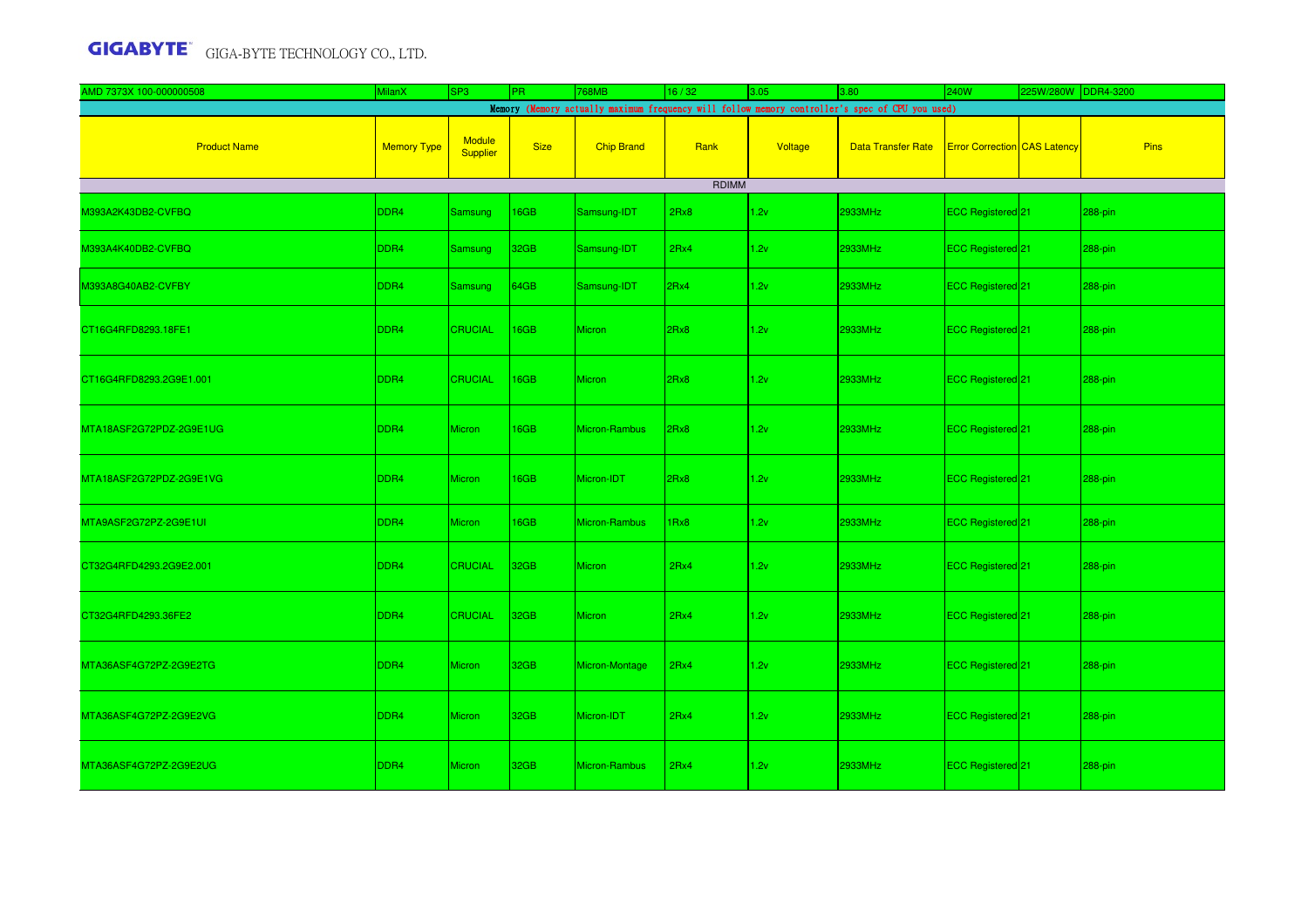| MTA36ASF4G72PZ-2G9E2TI  | DDR4             | <b>Micron</b>  | 32GB | Micron-Montage         | 2Rx4 | 1.2v | 2933MHz | ECC Registered <sup>1</sup> 21 | 288-pin    |
|-------------------------|------------------|----------------|------|------------------------|------|------|---------|--------------------------------|------------|
| MTA18ASF4G72PDZ-2G9E1TI | DDR4             | Micron         | 32GB | Micron-Montage         | 2Rx8 | 1.2v | 2933MHz | ECC Registered 21              | 288-pin    |
| MTA36ASF8G72PZ-2G9E1TI  | DDR4             | <b>Micron</b>  | 64GB | Micron-Montage         | 2Rx4 | 1.2v | 2933MHz | ECC Registered 21              | 288-pin    |
| MTA36ASF8G72PZ-2G9E1VI  | DDR4             | <b>Micron</b>  | 64GB | Micron-IDT             | 2Rx4 | 1.2v | 2933MHz | ECC Registered <sup>21</sup>   | 288-pin    |
| HMAA8GR7MJR4N-WM T4     | DDR4             | <b>SKhynix</b> | 64GB | SKhynix-Montage        | 2Rx4 | 1.2v | 2933MHz | <b>ECC Registered 21</b>       | 288-pin    |
| HMA82GR7DJR8N-XN T8     | DDR <sub>4</sub> | <b>SKhynix</b> | 16GB | <b>SKhynix-Rambus</b>  | 2Rx8 | 1.2v | 3200MHz | ECC Registered 22              | 288-pin    |
| HMA82GR7DJR8N-XN TG     | DDR4             | <b>SKhynix</b> | 16GB | SKhynix -IDT           | 2Rx8 | 1.2v | 3200MHz | ECC Registered 22              | 288-pin    |
| HMA84GR7DJR4N-XN T4     | DDR4             | <b>SKhynix</b> | 32GB | <b>SKhynix-Montage</b> | 2Rx4 | 1.2v | 3200MHz | ECC Registered 22              | 288-pin    |
| HMA84GR7DJR4N-XN TG     | DDR4             | <b>SKhynix</b> | 32GB | SKhynix-IDT            | 2Rx4 | 1.2v | 3200MHz | ECC Registered 22              | 288-pin    |
| HMAA8GR7AJR4N-XN TG     | DDR4             | <b>SKhynix</b> | 64GB | SKhynix-IDT            | 2Rx4 | 1.2v | 3200MHz | ECC Registered 22              | 288-pin    |
| HMAA8GR7AJR4N-XN T8     | DDR4             | <b>SKhynix</b> | 64GB | <b>SKhynix-Rambus</b>  | 2Rx4 | 1.2v | 3200MHz | ECC Registered 22              | 288-pin    |
| HMAA8GR7CJR4N-XN T4     | DDR4             | <b>SKhynix</b> | 64GB | <b>SKhynix-Montage</b> | 2Rx4 | 1.2v | 3200MHz | ECC Registered <sup>22</sup>   | 288-pin    |
| HMAA8GR7CJR4N-XN TG     | DDR4             | <b>SKhynix</b> | 64GB | SKhynix-IDT            | 2Rx4 | 1.2v | 3200MHz | ECC Registered 22              | 288-pin    |
| HMAA8GR7CJR4N-XN T8     | DDR4             | <b>SKhynix</b> | 64GB | <b>SKhynix-Rambus</b>  | 2Rx4 | 1.2v | 3200MHz | ECC Registered 22              | $288-pin$  |
| CT16G4RFD832A-3G2E1.001 | DDR4             | Crucial        | 16GB | Micron-Rambus          | 2Rx8 | 1.2v | 3200MHz | ECC Registered 22              | 288-pin    |
| CT16G4RFD832A.3G2E1.001 | DDR <sub>4</sub> | Crucial        | 16GB | Micron-Rambus          | 2Rx8 | 1.2v | 3200MHz | ECC Registered <sup>22</sup>   | $288$ -pin |
| MTA18ASF2G72PDZ-3G2E1UK | DDR4             | <b>Micron</b>  | 16GB | Micron-Rambus          | 2Rx8 | 1.2v | 3200MHz | <b>ECC Registered</b> 22       | 288-pin    |
| MTA9ASF2G72PZ-3G2E1TI   | DDR4             | <b>Micron</b>  | 16GB | Micron-Montage         | IRx8 | 1.2v | 3200MHz | ECC Registered 22              | 288-pin    |
| MTA18ASF2G72PZ-3G2E2TI  | DDR4             | Micron         | 16GB | Micron-Montage         | 1Rx4 | 1.2v | 3200MHz | ECC Registered 22              | 288-pin    |
| MTA18ASF2G72PDZ-3G2J3UI | DDR4             | Micron         | 16GB | <b>Micron-Rambus</b>   | 2Rx8 | 1.2v | 3200MHz | ECC Registered <sup>22</sup>   | 288-pin    |
| MTA18ASF4G72PDZ.3G2B2TI | DDR4             | <b>Micron</b>  | 32GB | Micron-Montage         | 2Rx8 | 1.2v | 3200MHz | ECC Registered 22              | 288-pin    |
| MTA18ASF4G72PDZ-3G2B2TI | DDR4             | Micron         | 32GB | Micron-Montage         | 2Rx8 | 1.2v | 3200MHz | ECC Registered 22              | 288-pin    |
| MTA36ASF4G72PZ-3G2J3UI  | DDR4             | <b>Micron</b>  | 32GB | <b>Micron-Rambus</b>   | 2Rx4 | 1.2v | 3200MHz | ECC Registered 22              | 288-pin    |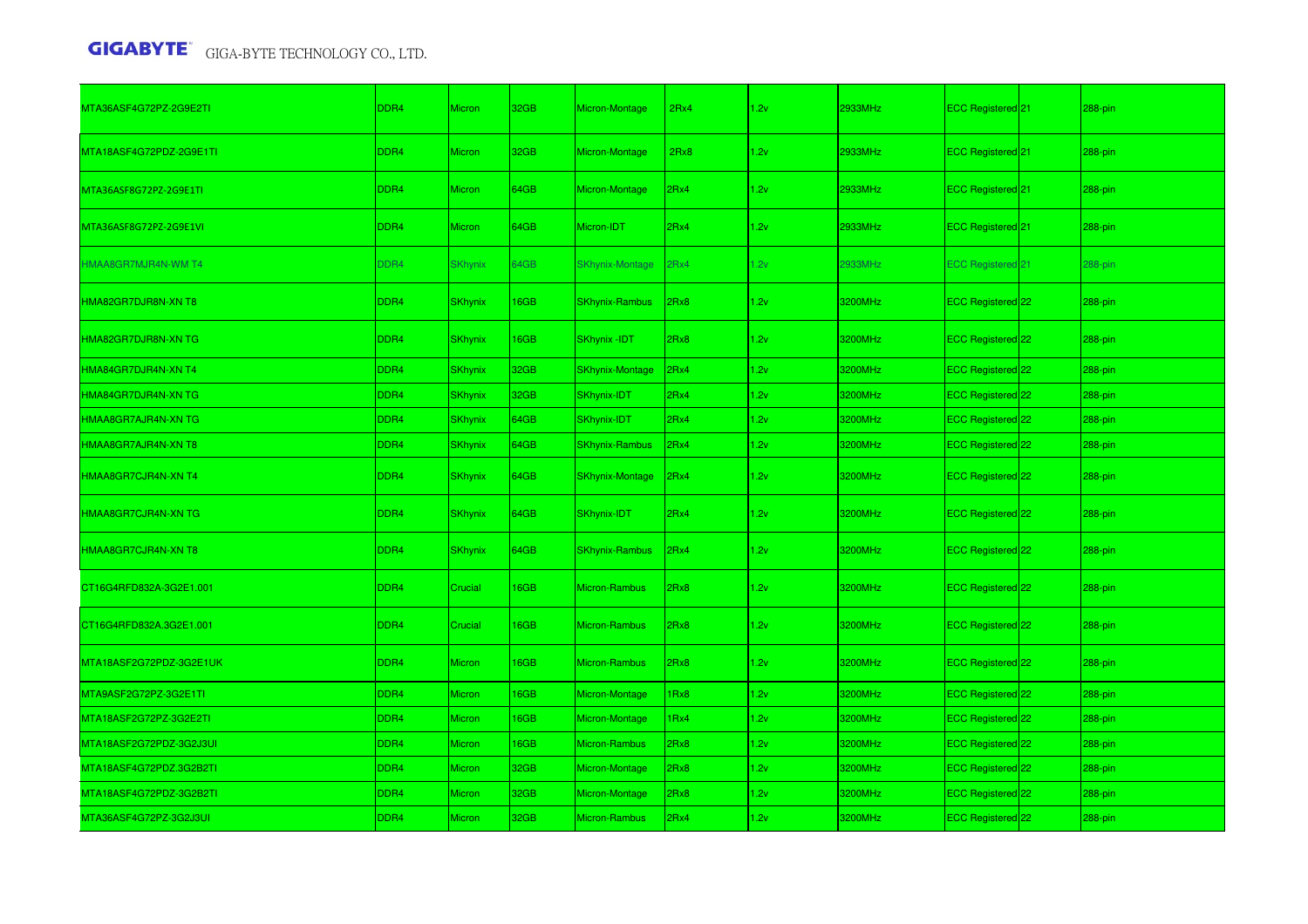| MTA18ASF4G72PDZ-3G2E1UI | DDR4             | <b>Micron</b>  | 32GB  | Micron-Rambus         | 2Rx8             | 1.2v | 3200MHz | ECC Registered 22            | 288-pin    |
|-------------------------|------------------|----------------|-------|-----------------------|------------------|------|---------|------------------------------|------------|
| MTA18ASF4G72PDZ-3G2E1TI | DDR4             | Micron         | 32GB  | Micron-Montage        | 2Rx8             | 1.2v | 3200MHz | ECC Registered 22            | $288$ -pin |
| MTA18ASF4G72PDZ-3G2E1V1 | DDR4             | <b>Micron</b>  | 32GB  | <b>Micron</b>         | 2Rx8             | 1.2v | 3200MHz | ECC Registered 22            | 288-pin    |
| MTA36ASF4G72PZ-3G2R1UI  | DDR4             | Micron         | 32GB  | <b>Micron-Rambus</b>  | 2Rx4             | 1.2v | 3200MHz | ECC Registered 22            | 288-pin    |
| MTA36ASF8G72PZ-3G2E1VI  | DDR4             | <b>Micron</b>  | 64GB  | Micron-IDT            | 2Rx4             | 1.2v | 3200MHz | ECC Registered 22            | 288-pin    |
| M393A2K43DB3-CWEBQ      | DDR4             | Samsung        | 16GB  | Samsung-IDT           | 2Rx8             | 1.2v | 3200MHz | ECC Registered 22            | 288-pin    |
| M393A2K40DB3-CWEGQ      | DDR4             | Samsung        | 16GB  | Samsung-Rambus        | 1 <sub>Rx4</sub> | 1.2v | 3200MHz | ECC Registered 22            | 288-pin    |
| M393A2K40DB3-CWEBQ      | DDR4             | Samsung        | 16GB  | Samsung-IDT           | IRx4             | 1.2v | 3200MHz | ECC Registered 22            | 288-pin    |
| M393A2K40DB3-CWECQ      | DDR4             | Samsung        | 16GB  | Samsung-              | 1 <sub>Rx4</sub> | 1.2v | 3200MHz | ECC Registered 22            | $288$ -pin |
| M393A4K40DB3-CWECQ      | DDR4             | Samsung        | 32GB  | Samsung-Montage       | 2Rx4             | 1.2v | 3200MHz | ECC Registered 22            | 288-pin    |
| M393A4K40DB3-CWEBQ      | DDR4             | <b>Samsung</b> | 32GB  | Samsung-IDT           | PRx4             | 1.2v | 3200MHz | ECC Registered 22            | 288-pin    |
| M393A4K40DB3-CWEBY      | DDR4             | Samsung        | 32GB  | Samsung-IDT           | PRx4             | 1.2v | 3200MHz | ECC Registered 22            | 288-pin    |
| M393A4K40DB3-CWEGQ      | DDR4             | Samsung        | 32GB  | Samsung-Rambus        | 2Rx4             | 1.2v | 3200MHz | ECC Registered 22            | $288$ -pin |
| M393A4G40BB3-CWEGQ      | DDR4             | Samsung        | 32GB  | Samsung-Rambus        | 1Rx4             | 1.2v | 3200MHz | ECC Registered 22            | 288-pin    |
| M393A4K40EB3-CWEGQ      | DDR4             | Samsung        | 32GB  | Samsung-Rambus        | 2Rx4             | 1.2v | 3200MHz | ECC Registered 22            | 288-pin    |
| M393A4K40EB3-CWECQ      | DDR4             | Samsung        | 32GB  | Samsung-Montage       | 2Rx4             | 1.2v | 3200MHz | ECC Registered 22            | 288-pin    |
| M393A4K40EB3-CWEBY      | DDR4             | Samsung        | 32GB  | Samsung-IDT           | 2Rx4             | 1.2v | 3200MHz | ECC Registered 22            | 288-pin    |
| M393A8G40AB2-CWEBQ      | DDR4             | Samsung        | 64GB  | Samsung-IDT           | 2Rx4             | 1.2v | 3200MHz | ECC Registered 22            | 288-pin    |
| M393A8G40AB2-CWEBY      | DDR4             | Samsung        | 64GB  | Samsung-IDT           | 2Rx4             | 1.2v | 3200MHz | ECC Registered <sup>22</sup> | $288$ -pin |
| M393A8G40BB4-CWEBY      | DDR <sub>4</sub> | Samsung        | 64GB  | Samsung-IDT           | 2Rx4             | 1.2v | 3200MHz | ECC Registered 22            | 288-pin    |
| M393AAG40M32-CAEBQ      | DDR4             | Samsung        | 128GB | Samsung               | 2S2Rx4           | 1.2v | 3200MHz | ECC Registered 22            | 288-pin    |
| M393AAG40M32-CAEBY      | DDR4             | Samsung        | 128GB | Samsung               | 2S2Rx4           | 1.2v | 3200MHz | ECC Registered <sup>22</sup> | 288-pin    |
| TR416G32S422-XNC        | DDR4             | V-color        | 16GB  | <b>SKhynix-Rambus</b> | IRx4             | 1.2v | 3200MHz | ECC Registered 22            | 288-pin    |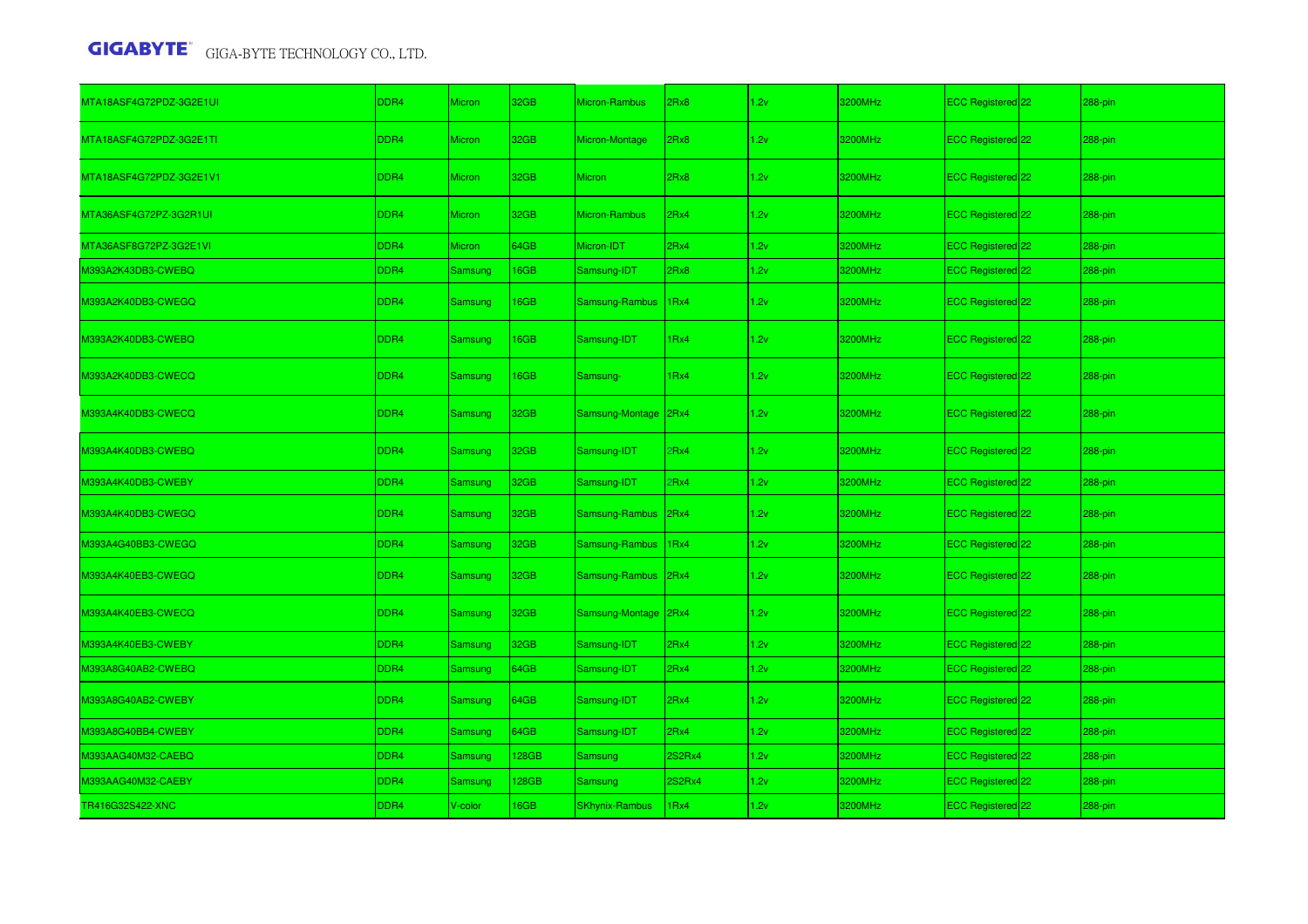| KSM32RS8/16MER          | DDR <sub>4</sub> | Kingston      | 16GB | Micron-Rambus         | 1Rx8 | 1.2v | 3200MHz | ECC Registered <sup>22</sup> |                 | 288-pin   |
|-------------------------|------------------|---------------|------|-----------------------|------|------|---------|------------------------------|-----------------|-----------|
| KSM32RD4/32HDR          | DDR <sub>4</sub> | Kingston      | 32GB | <b>SKhynix-Rambus</b> | 2Rx4 | 1.2v | 3200MHz | ECC Registered <sup>22</sup> |                 | $288-pin$ |
| KSM32RS4/32MER          | DDR4             | Kingston      | 32GB | Micron-Rambus         | 1Rx4 | 1.2v | 3200MHz | ECC Registered 22            |                 | 288-pin   |
| AD4R3200316G22-BSSC     | DDR <sub>4</sub> | <b>ADATA</b>  | 16GB | Samsung-IDT           | 2Rx8 | 1.2v | 3200MHz | <b>ECC Registered</b> 22     |                 | 288-pin   |
| AD4R3200716G22-BHYA     | DDR4             | <b>ADATA</b>  | 16GB | SKhynix-Montage       | 1Rx8 | 1.2v | 3200MHz | <b>ECC Registered</b> 22     |                 | 288-pin   |
| MTA18ASF2G72PDZ-3G2R1TI | DDR4             | Micron        | 16GB | Micron-Rambus         | 2Rx8 | 1.2v | 3200MHz | ECC Registered 22            |                 | 288-pin   |
| MTA18ASF2G72PDZ-3G2R1UI | DDR4             | <b>Micron</b> | 16GB | Micron-Rambus         | 2Rx8 | 1.2v | 3200MHz | <b>ECC Registered</b> 22     |                 | 288-pin   |
| MTA18ASF2G72PDZ-3G2R1VL | DDR <sub>4</sub> | <b>Micron</b> | 16GB | Micron-Rambus         | 2Rx8 | 1.2v | 3200MHz | <b>ECC Registered</b> 22     |                 | 288-pin   |
| MTA18ASF4G72PDZ-3G2F1VI | DDR <sub>4</sub> | <b>Micron</b> | 32GB | Micron-IDT            | 2Rx8 | 1.2v | 3200MHz | ECC Registered <sup>22</sup> |                 | 288-pin   |
| MTA18ASF4G72PDZ-3G2F1UI | DDR <sub>4</sub> | Micron        | 32GB | Micron-Rambus         | 2Rx8 | 1.2v | 3200MHz | ECC Registered 22            |                 | 288-pin   |
| MTA36ASF8G72PZ-3G2F1VI  | DDR4             | <b>Micron</b> | 64GB | Micron-IDT            | 2Rx4 | 1.2v | 3200MHz | ᡄᢗᠸ                          | 22              | 288-pin   |
| MTA36ASF8G72PZ-3G2F1TI  | DDR4             | Micron        | 64GB | Micron-Montage        | 2Rx4 | 1.2v | 3200MHz | <b>Recista</b>               | 22 <sub>1</sub> | 288-pin   |
| MTA9ASF1G72PZ-3G2R1VI   | DDR4             | <b>Micron</b> | 8GB  | Micron-IDT            | 1Rx8 | 1.2v | 3200MHz | ECC Registered <sup>22</sup> |                 | 288-pin   |
| MTA18ASF2G72PZ-3G2R1UI  | DDR4             | Micron        | 16GB | Micron-Rambus         | 2Rx8 | 1.2v | 3200MHz | <b>ECC Registered</b> 22     |                 | 288-pin   |
| MTA18ASF2G72PZ-3G2R1TI  | DDR4             | Micron        | 16GB | Micron-Montage        | 1Rx4 | 1.2v | 3200MHz | ECC Registered <sup>22</sup> |                 | 288-pin   |
| MTA9ASF2G72PZ-3G2F1UI   | DDR4             | Micron        | 16GB | <b>Micron-Rambus</b>  | 1Rx8 | 1.2v | 3200MHz | ECC Registered <sup>22</sup> |                 | 288-pin   |
| MTA18ASF4G72PZ-3G2F1TI  | DDR4             | Micron        | 32GB | Micron-Montage        | 1Rx4 | 1.2v | 3200MHz | ECC Registered <sup>22</sup> |                 | 288-pin   |
| MTA18ASF4G72PZ-3G2F1UI  | DDR4             | Micron        | 32GB | Micron-Rambus         | 1Rx4 | 1.2v | 3200MHz | ECC Registered <sup>22</sup> |                 | 288-pin   |
| M393A2K43EB3-CWEBQ      | DDR4             | Samsung       | 16GB | Samsung-IDT           | 2Rx8 | 1.2v | 3200MHz | ECC Registered <sup>22</sup> |                 | 288-pin   |
| KSM32RD8/16MRR          | DDR4             | Kingston      | 16GB | <b>Micron-Rambus</b>  | 2Rx8 | 1.2v | 3200MHz | ECC Registered 22            |                 | 288-pin   |
| KSM32RD4/32MRR          | DDR4             | Kingston      | 32GB | Micron-Rambus         | 2Rx4 | 1.2v | 3200MHz | ECC Registered 22            |                 | 288-pin   |
|                         |                  |               |      |                       |      |      |         |                              |                 |           |

#### LRDIMM

| M386A8K40CM2-CVFBY  | DDR <sub>4</sub> | Samsung | 64GB               | Samsung-IDT                                                                      | 4DRx4                               | 11.2v           | 2933MHz                                            | <b>ECC Registered</b> 21 |            | $288-pin$  |
|---------------------|------------------|---------|--------------------|----------------------------------------------------------------------------------|-------------------------------------|-----------------|----------------------------------------------------|--------------------------|------------|------------|
| M386AAG40MMB-CVFC0  | DDR <sub>4</sub> | Samsung | 128GB              | Samsung                                                                          | 4DRx4                               | 11.2v           | 2933MHz                                            | <b>ECC Registered</b> 21 |            | $288-pin$  |
| M386A8K40DM2-CWELQ  | DDR <sub>4</sub> | Samsung | 64GB               | Samsung-IDT                                                                      | 4DRx4                               | 11.2v           | 3200MHz                                            | ECC Registered 22        |            | $288-pin$  |
|                     |                  |         |                    | HDD (If the system build-in with RAID card , please refer to RAID card QVL list) |                                     |                 |                                                    |                          |            |            |
| <b>Product Name</b> | <b>Type</b>      | Vendor  | <b>Form Factor</b> | Format                                                                           | Capacity                            | Interface Speed | <b>Series</b>                                      | Cache                    | <b>RPM</b> | Encryption |
|                     |                  |         |                    |                                                                                  | Seagate Enterprise Capacity 2.5 HDD |                 |                                                    |                          |            |            |
| ST2000NX0243        | <b>SATA</b>      | Seagate | 2.5"               | $4$ Kn                                                                           | 2TB                                 | Gb/s            | <b>Exos 7E2000</b><br>(Enterprise Capacity<br>V.3) | <b>128MB</b>             | 7200       | IN/A       |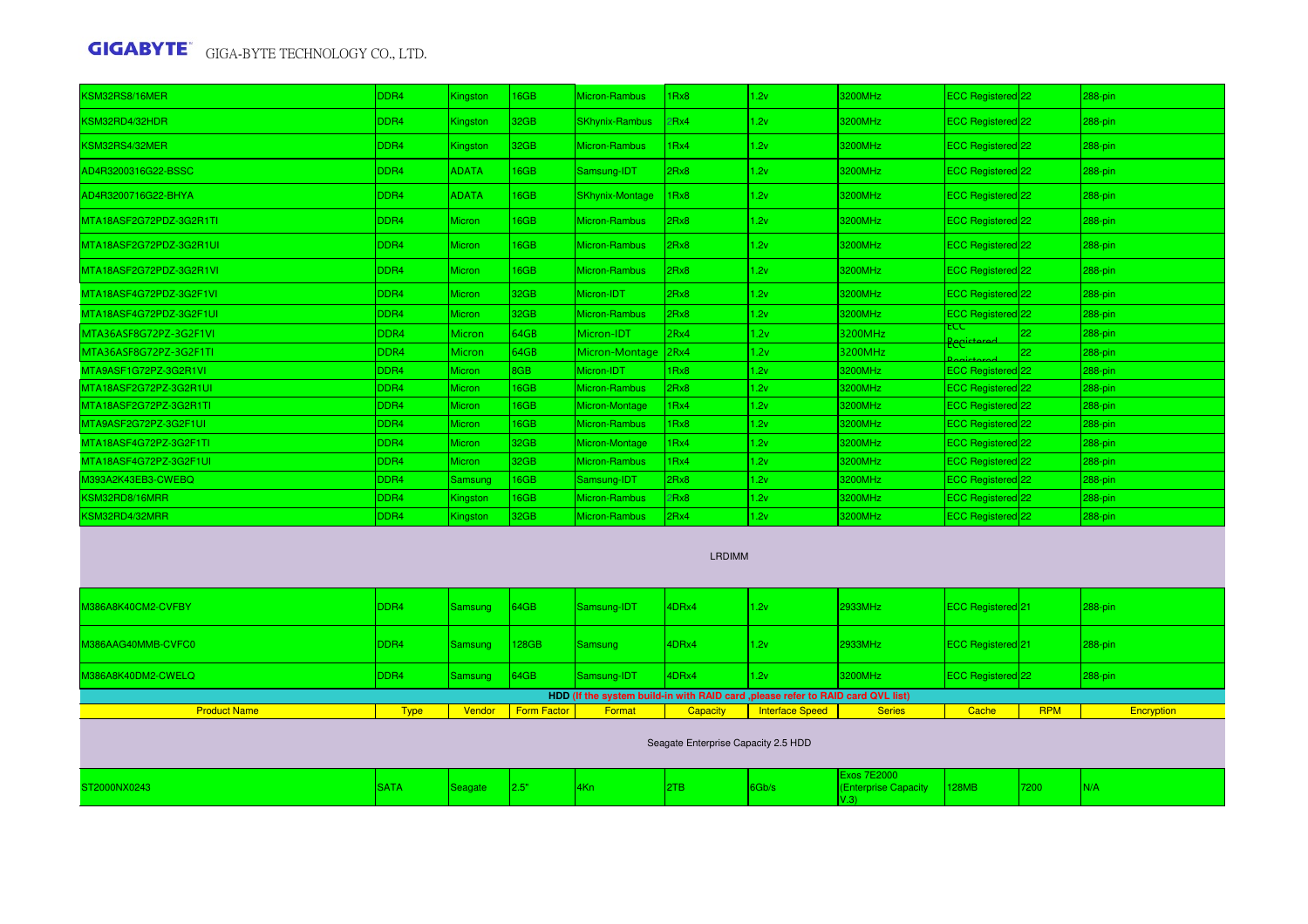|                                                                                                                                           |             |                |                    |             |                                |                        | Exos X10                    |              |      |             |  |  |  |
|-------------------------------------------------------------------------------------------------------------------------------------------|-------------|----------------|--------------------|-------------|--------------------------------|------------------------|-----------------------------|--------------|------|-------------|--|--|--|
| ST10000NM0016                                                                                                                             | <b>SATA</b> | Seagate        | 3.5"               | 512e        | 10TB                           | 6Gb/s                  | <b>Enterprise Capacity</b>  | <b>256MB</b> | 7200 | N/A         |  |  |  |
|                                                                                                                                           |             |                |                    |             |                                |                        | (6. V)<br>Exos X14          |              |      |             |  |  |  |
| ST14000NM0018                                                                                                                             | <b>SATA</b> | Seagate        | 3.5"               | 512e        | 14TB                           | 6Gb/s                  | <b>Enterprise Capacity)</b> | 256MB        | 7200 | N/A         |  |  |  |
| ST8000NM000A                                                                                                                              | <b>SATA</b> | eagate         | $-5"$              | 512e        | <b>STB</b>                     | 6Gb/s                  | <b>EXOS 7E8</b>             | 256MB        | 7200 | N/A         |  |  |  |
| ST16000NM001G                                                                                                                             | <b>SATA</b> | Seagate        | 3.5"               | 512e/4Kn    | 6TB                            | 6Gb/s                  | <b>EXOS X16</b>             | 256MB        | 7200 | N/A         |  |  |  |
| ST10000NM017B                                                                                                                             | <b>SATA</b> | Seagate        | 3.5"               | 512e        | 10TB                           | 6Gb/s                  | EXOS 7E10                   | 256MB        | 7200 | N/A         |  |  |  |
| ST18000NM000J                                                                                                                             | <b>SATA</b> | Seagate        | 3.5"               | 512e/4Kn    | 18TB                           | 6Gb/s                  | <b>EXOS X18</b>             | 256MB        | 7200 | N/A         |  |  |  |
| ST20000NM007D                                                                                                                             | <b>SATA</b> | Seagate        | 3.5"               | 512e/4Kn    | 20TB                           | 6Gb/s                  | EXOS X20                    | 256MB        | 7200 | N/A         |  |  |  |
|                                                                                                                                           |             |                |                    |             |                                |                        |                             |              |      |             |  |  |  |
|                                                                                                                                           |             |                |                    |             |                                |                        |                             |              |      |             |  |  |  |
| <b>WD Enterprise Hard Drives</b>                                                                                                          |             |                |                    |             |                                |                        |                             |              |      |             |  |  |  |
| <b>WUS721010ALE6L4</b><br><b>SATA</b><br>3.5"<br>6Gb/s<br>Ultrastar® DC HC330<br><b>256MB</b><br>7200<br>N/A<br><b>WD</b><br>512e<br>10TB |             |                |                    |             |                                |                        |                             |              |      |             |  |  |  |
| WUH721818ALE6L4                                                                                                                           | <b>SATA</b> | WD             | 3.5"               | 512e        | 18TB                           | 6Gb/s                  | Ultrastar DC HC550          | 512MB        | 7200 | N/A         |  |  |  |
|                                                                                                                                           |             |                |                    |             |                                |                        |                             |              |      |             |  |  |  |
|                                                                                                                                           |             |                |                    |             |                                |                        |                             |              |      |             |  |  |  |
|                                                                                                                                           |             |                |                    |             | Toshiba Enterprise Hard Drives |                        |                             |              |      |             |  |  |  |
|                                                                                                                                           |             |                |                    |             |                                |                        |                             |              |      |             |  |  |  |
| MG06ACA10TE                                                                                                                               | <b>SATA</b> | Toshiba        | 3.5"               | 512e        | 10TB                           | 6Gb/s                  | Capacity                    | 256MB        | 7200 | N/A         |  |  |  |
| MG08ADA800E                                                                                                                               | <b>SATA</b> | Toshiba        | 3.5"               | 512e        | 8TB                            | 6Gb/s                  | <b>MG08-D</b>               | 256MB        | 7200 | N/A         |  |  |  |
| MG09ACA18TE                                                                                                                               | <b>SATA</b> | <b>Toshiba</b> | 3.5"               | 512e        | 18TB                           | 12Gb/s                 | MG09                        | 256MB        | 7200 | N/A         |  |  |  |
| MG07ACA14TE                                                                                                                               | <b>SATA</b> | Toshiba        | 3.5"               | 512e        | 14TB                           | 6Gb/s                  | Capacity                    | 256MB        | 7200 | N/A         |  |  |  |
|                                                                                                                                           |             |                |                    |             | <b>SATA/SAS SSD</b>            |                        |                             |              |      |             |  |  |  |
|                                                                                                                                           |             |                |                    |             |                                |                        |                             |              |      |             |  |  |  |
| <b>Product Name</b>                                                                                                                       | <b>Type</b> | Vendor         | <b>Form Factor</b> | Interface   | Capacity                       | <b>Interface Speed</b> | <b>FW</b>                   |              |      | <b>Note</b> |  |  |  |
|                                                                                                                                           |             |                |                    |             |                                |                        |                             |              |      |             |  |  |  |
|                                                                                                                                           |             |                |                    |             | <b>SATA SSD</b>                |                        |                             |              |      |             |  |  |  |
|                                                                                                                                           |             |                |                    |             |                                |                        |                             |              |      |             |  |  |  |
| MZ7L3480HCHQ-00A07 PM893 Series                                                                                                           | <b>SSD</b>  | Samsung        | 2.5"               | <b>SATA</b> | 480GB                          | 6Gb/s                  |                             |              |      |             |  |  |  |
| MZ7L33T8HBLT-00A07 PM893 Series                                                                                                           | <b>SSD</b>  | Samsung        | 2.5"               | <b>SATA</b> | 3.84TB                         | 6Gb/s                  |                             |              |      |             |  |  |  |
| MTFDDAK1T9TDN-1AT1ZABYY (5200 MAX)                                                                                                        | <b>SSD</b>  | <b>Micron</b>  | 2.5"               | <b>SATA</b> | 1.92TB                         | 6Gb/s                  |                             |              |      |             |  |  |  |
| MTFDDAK3T8TDS-1AW1ZABYY (5300 PRO)                                                                                                        | <b>SSD</b>  | <b>Micron</b>  | 2.5"               | <b>SATA</b> | 3.84TB                         | 6Gb/s                  |                             |              |      |             |  |  |  |
| MTFDDAK1T9TDS-1AW1ZABYY (5300 PRO)                                                                                                        | <b>SSD</b>  | <b>Aicron</b>  | 2.5"               | <b>SATA</b> | 1.92TB                         | 6Gb/s                  |                             |              |      |             |  |  |  |
| MZ-7LH1T9NE 883 DCT Series                                                                                                                | <b>SSD</b>  | Samsung        | 2.5"               | <b>SATA</b> | 1.92TB                         | 6Gb/s                  |                             |              |      |             |  |  |  |
| SDSC2KG019T8 D3-S4610 Series                                                                                                              | <b>SSD</b>  | Intel          | 2.5"               | <b>SATA</b> | 1.92TB                         | 6Gb/s                  |                             |              |      |             |  |  |  |
| SSDSC2KB019T8 D3-S4510 Series                                                                                                             | <b>SSD</b>  | Intel          | 2.5"               | <b>SATA</b> | 1.92TB                         | 6Gb/s                  |                             |              |      |             |  |  |  |
| SSDSC2KB019TZ D3-S4520 Series                                                                                                             | <b>SSD</b>  | Intel          | 2.5"               | <b>SATA</b> | 1.92TB                         | 6Gb/s                  |                             |              |      |             |  |  |  |
| XA960LE10063                                                                                                                              | <b>SSD</b>  | Seagate        | 2.5"               | <b>SATA</b> | 960GB                          | 6Gb/s                  |                             |              |      |             |  |  |  |
| XA480LE10063                                                                                                                              | <b>SSD</b>  | Seagate        | 2.5"               | <b>SATA</b> | 480GB                          | 6Gb/s                  |                             |              |      |             |  |  |  |
| RE100-960G00210000                                                                                                                        | <b>SSD</b>  | Phison         | 2.5"               | <b>SATA</b> | 960GB                          | 6Gb/s                  |                             |              |      |             |  |  |  |
| RE100-480G00210000                                                                                                                        | <b>SSD</b>  | Phison         | 2.5"               | <b>SATA</b> | 480GB                          | 6Gb/s                  |                             |              |      |             |  |  |  |
|                                                                                                                                           | <b>SSD</b>  | Phison         | 2.5"               | <b>SATA</b> | 240GB                          | 6Gb/s                  |                             |              |      |             |  |  |  |
| SB240GTLCG-D2-SME520GBT ESM1220 Series                                                                                                    | <b>SSD</b>  | Phison         | 2.5"               | <b>SATA</b> | 480GB                          | 6Gb/s                  |                             |              |      |             |  |  |  |
| SB480GTLCG-D2-SME520GBT ESM1220 Series<br>SB960GTLCG-D2-SME520GBT ESM1220 Series                                                          | <b>SSD</b>  | Phison         | 2.5"               | <b>SATA</b> | 960GB                          | 6Gb/s                  |                             |              |      |             |  |  |  |
|                                                                                                                                           | SSD         | Phison         | 2.5"               | <b>SATA</b> | .92TB                          | 6Gb/s                  |                             |              |      |             |  |  |  |
| SSB1K9GTLCG-D2-SME520GBT ESM1220 Series                                                                                                   |             |                |                    |             | <b>PCIe SSD</b>                |                        |                             |              |      |             |  |  |  |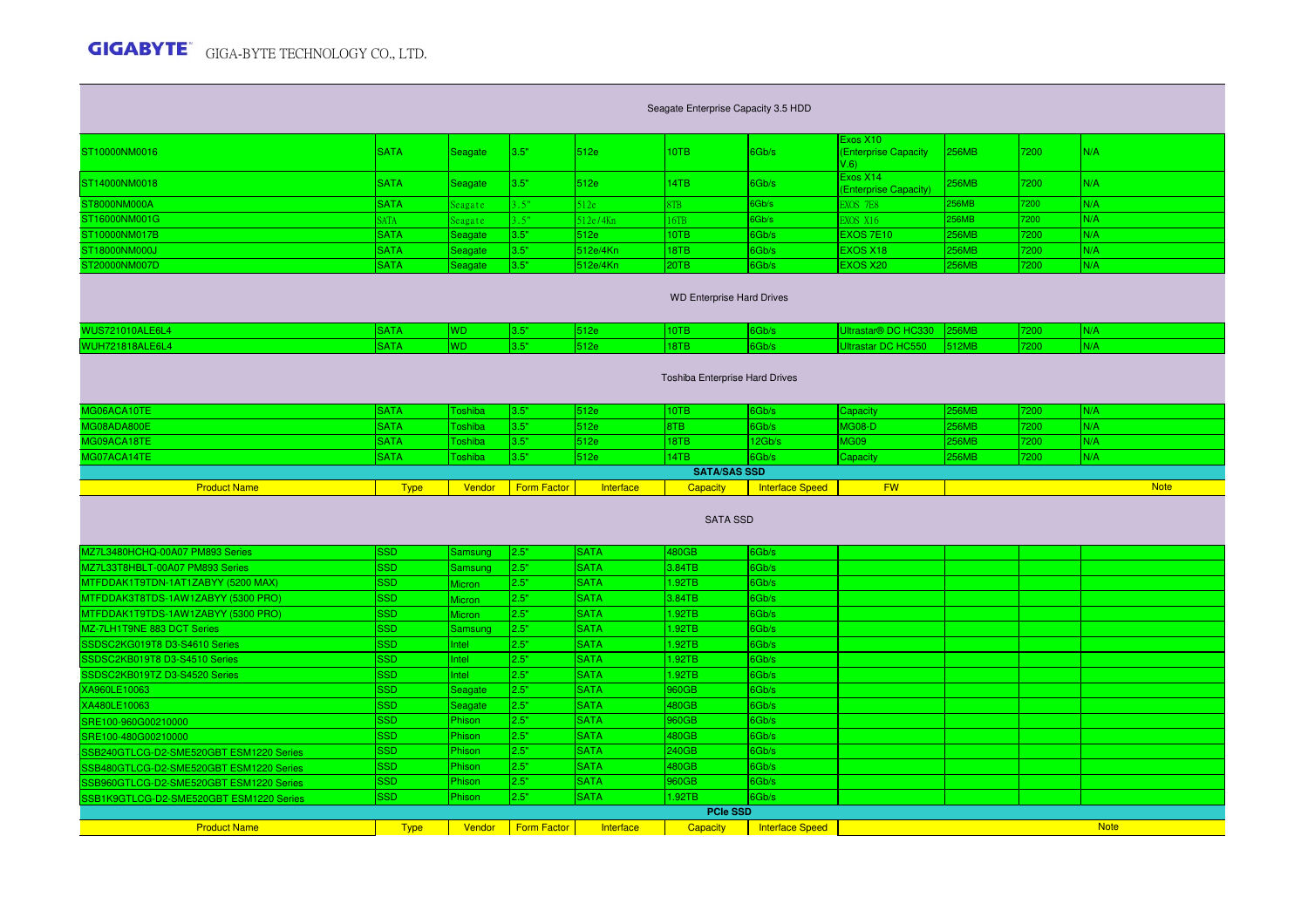|                                                         |                                              |                                |                    |                                           | PCIe SSD                         |                                      |                            |  |             |
|---------------------------------------------------------|----------------------------------------------|--------------------------------|--------------------|-------------------------------------------|----------------------------------|--------------------------------------|----------------------------|--|-------------|
| Samsung PM1725b MZPLL3T2HAJQ PCIe Gen3 x8 3.2TB         | PCIe                                         | Samsung                        | <b>PCI-E 3.0</b>   | PCle(NVMe)                                | 3.2TB                            | PCle Gen3 x8                         |                            |  |             |
| Vetlist N1951 E3 NS1951AH33T2 Gen3 x8 3.2TB             | <b>PCle</b>                                  | <b>Netlist</b>                 | <b>PCI-E 3.0</b>   | PCle(NVMe)                                | 3.2TB                            | PCIe Gen3 x8                         |                            |  |             |
|                                                         |                                              |                                |                    |                                           | M.2                              |                                      |                            |  |             |
| <b>Product Name</b>                                     | <b>Type</b>                                  | Vendor                         | <b>Form Factor</b> | Interface                                 | <b>Capacity</b>                  | <b>Interface Speed</b>               |                            |  | <b>Note</b> |
|                                                         |                                              |                                |                    |                                           | M.2                              |                                      |                            |  |             |
| SSDPELKX010T801 P4511 Series 1TB                        | M.2                                          | Intel                          | 22110              | PCle(NVMe)                                | 1TB                              | PCIe Gen3 x4                         |                            |  |             |
| MZ-1LB1T9N 983 DCT Series                               | M.2                                          | <b>Samsung</b>                 | 22110              | <b>PCle(NVMe)</b>                         | 1.92TB                           | PCIe Gen3 x4                         |                            |  |             |
| AF960GSTJA-YT1 ATP 960GB<br><b>EPX-KW960 EPX Series</b> | M.2<br>M.2                                   | <b>ATP</b><br>LITE-ON          | 2280<br>22110      | PCle(NVMe)<br>PCle(NVMe)                  | 960GB<br>960GB                   | PCIe Gen3 x4<br>PCIe Gen3 x4         |                            |  |             |
| MTFDHBA960TDF 960GB 7300 Pro Series                     | M.2                                          | <b>Micron</b>                  | 2280               | PCle(NVMe)                                | 960GB                            | PCle Gen3 x4                         |                            |  |             |
| IM2P33F8-256GD1                                         | M.2                                          | <b>ADATA</b>                   | 2280               | <b>PCle(NVMe)</b>                         | 256GB                            | PCle Gen3 x4                         |                            |  |             |
| IM2P33F8-512GD1                                         | M.2                                          | <b>ADATA</b>                   | 2280               | <b>PCle(NVMe)</b>                         | 512GB                            | PCIe Gen3 x4                         |                            |  |             |
|                                                         |                                              |                                |                    |                                           | <b>M.2 Expansion PCIe Card</b>   |                                      |                            |  |             |
| <b>Product Name</b>                                     | <b>Type</b>                                  | Vendor                         | <b>Form Factor</b> | Interface                                 | Max. Channels                    | <b>Interface Speed</b>               |                            |  | <b>Note</b> |
| <b>CMT4034</b>                                          | PCIe                                         | <b>Sigabyte</b>                | 22110              | <b>PCle(NVMe</b>                          | 14.                              | PCIe Gen3 x16                        |                            |  |             |
|                                                         |                                              |                                |                    |                                           | <b>RAID Cards</b>                |                                      |                            |  |             |
| <b>Product Name</b>                                     | <b>RAID-on-Chip</b><br>Controller            | <b>Host Bus</b><br><b>Type</b> |                    | <b>Internal Ports Internal Connectors</b> | <b>External Ports</b>            | <b>External</b><br><b>Connectors</b> | <b>Data Transfer Rates</b> |  | <b>Note</b> |
|                                                         |                                              |                                |                    |                                           | <b>GIGABYTE Storage Cards</b>    |                                      |                            |  |             |
| <b>CRA3338</b>                                          | <b>LSI SAS 3008</b>                          | <sup>P</sup> Cle Gen3          |                    | 2 x Mini-SAS HD<br><b>SFF-8643</b>        |                                  |                                      | Up to 12Gb/s per port      |  |             |
| <b>CSA3548</b>                                          | <b>LSI SAS 3008</b>                          | <sup>P</sup> Cle Gen3          |                    |                                           |                                  | 2 x Mini-SAS HD<br><b>SFF-8644</b>   | Up to 12Gb/s per port      |  |             |
| <b>CRA4448</b>                                          | <b>LSI SAS 3108</b>                          | <sup>P</sup> Cle Gen3          |                    | 2 x Mini-SAS HD<br>SFF-8643               |                                  |                                      | Up to 12Gb/s per port      |  |             |
| <b>CRAO438</b>                                          | <b>LSI SAS 3108</b>                          | <b>OCP PCIe</b><br>en3 x8      |                    | 2 x8 SlimSAS SFF-<br>8654                 |                                  |                                      | Up to 12Gb/s per port      |  |             |
| <b>CRAO338</b>                                          | <b>LSI SAS 3008</b>                          | <b>OCP PCIe</b><br>Gen3 x8     |                    | 2 x8 SlimSAS SFF<br>3654                  |                                  |                                      | Up to 12Gb/s per port      |  |             |
| <b>CRAO358</b>                                          | <b>LSI SAS 3008</b>                          | <b>OCP PCIe</b><br>en3 x8      |                    | x4 SlimSAS SFF-<br>3654                   |                                  | 1 x OCuLink port                     | Up to 12Gb/s per port      |  |             |
| <b>CRAO558</b>                                          | <b>LSI SAS 3108</b>                          | <b>OCP PCIe</b><br>den3 x8     |                    | x4 SlimSAS SFF-<br>8654                   |                                  | 1 x OCuLink port                     | Up to 12Gb/s per port      |  |             |
|                                                         |                                              |                                |                    |                                           | <b>LSI RAID Controller Cards</b> |                                      |                            |  |             |
| MegaRAID SAS 9460-16i without Tri-mode                  | SAS3516 dual-<br>core RAID-on-<br>Chip (ROC) | PCIe Gen3                      |                    | 4 x Mini-SAS HD<br><b>SFF-8643</b>        |                                  |                                      | Up to 12Gb/s per port      |  |             |
|                                                         |                                              |                                |                    |                                           | LSI Host Bus Adapters (HBAs)     |                                      |                            |  |             |
| <b>LSI SAS 9300-8e</b>                                  | <b>SAS3008</b>                               | <sup>P</sup> Cle Gen3          |                    |                                           |                                  | 2 x Mini-SAS HD<br><b>SFF-8644</b>   | Up to 12Gb/s per port      |  |             |
| LSI SAS 9400-8i without Tri-mode                        | <b>SAS3408</b>                               | PCIe Gen3                      |                    | 2 x Mini-SAS HD<br><b>SFF-8643</b>        |                                  |                                      | Up to 12Gb/s per port      |  |             |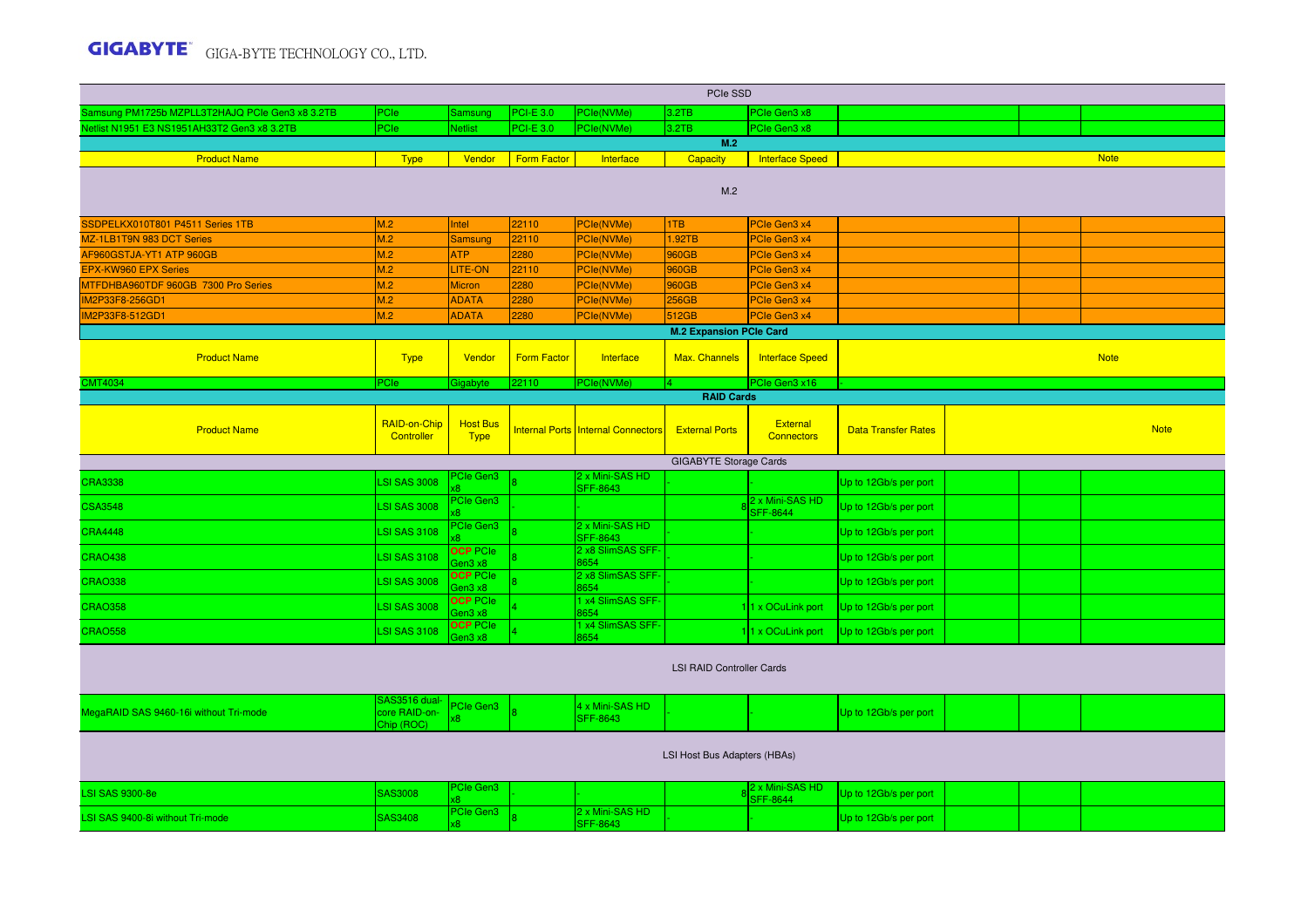| LSI SAS 9400-16i without Tri-mode                   | SAS3416                                      | PCIe Gen3                    | 16                           | 4 x Mini-SAS HD<br><b>SFF-8643</b> |                                    |                  | Up to 12Gb/s per port                       |  |             |
|-----------------------------------------------------|----------------------------------------------|------------------------------|------------------------------|------------------------------------|------------------------------------|------------------|---------------------------------------------|--|-------------|
|                                                     |                                              |                              |                              |                                    | Microsemi RAID Cards               |                  |                                             |  |             |
|                                                     |                                              | PCIe Gen3                    |                              | 4 x Mini-SAS HD                    |                                    |                  |                                             |  |             |
| SmartRAID 3154-16i                                  | PM8236                                       |                              | 16                           | <b>SFF-8643</b>                    |                                    |                  | Up to 12Gb/s per port                       |  |             |
|                                                     |                                              |                              |                              |                                    | Microsemi Host Bus Adapters        |                  |                                             |  |             |
| SmartHBA 2100-8i                                    | <b>PM8222</b>                                | PCIe Gen3<br>x8.             |                              | 2 x Mini-SAS HD<br><b>SFF-8643</b> |                                    |                  | Up to 12Gb/s per port                       |  |             |
|                                                     |                                              |                              |                              |                                    | LSI Tri-mode card                  |                  |                                             |  |             |
| MegaRAID SAS 9460-16i with Tri-mode                 | SAS3516 dual-<br>core RAID-on-<br>Chip (ROC) | PCIe Gen3<br>κ8              |                              | 4 x Mini-SAS HD<br><b>SFF-8643</b> |                                    |                  | Up to 12Gb/s per port                       |  |             |
| LSI SAS 9400-8i with Tri-mode                       | SAS3408                                      | PCIe Gen3                    |                              | 2 x Mini-SAS HD<br><b>SFF-8643</b> |                                    |                  | Up to 12Gb/s per port                       |  |             |
| LSI SAS 9400-16i with Tri-mode                      | SAS3416                                      | PCIe Gen3                    |                              | 4 x Mini-SAS HD<br><b>SFF-8643</b> |                                    |                  | Up to 12Gb/s per port                       |  |             |
|                                                     |                                              |                              |                              |                                    | <b>LAN Cards</b>                   |                  |                                             |  |             |
| <b>Product Name</b>                                 | Connector                                    |                              | <b>System Interface Type</b> | # of Ports                         |                                    | <b>Data Rate</b> |                                             |  | <b>Note</b> |
|                                                     |                                              |                              |                              |                                    |                                    |                  |                                             |  |             |
|                                                     |                                              |                              |                              |                                    | <b>GIGABYTE LAN Cards</b>          |                  |                                             |  |             |
| <b>CLNO832</b>                                      | SFP+                                         | OCP PCIe Gen2 x8             |                              | Dual                               | 10Gb/s per port                    |                  | INTEL 82599ES Support OCP 2.0 type1         |  |             |
| CLNOQ42                                             | SFP <sub>28</sub>                            | <b>OCP</b> PCIe Gen3 x8      |                              | Dual                               | 25Gb/s per port                    |                  | Qlogic (Cavium) QL41401-A2G Support OCP 2.0 |  |             |
| <b>CLNO222</b>                                      | <b>RJ-45</b>                                 | OCP PCIe Gen3 x4             |                              | Dual                               | 10Gb/s per port                    |                  | <b>INTEL X550-AT2 Support OCP 2.0 type1</b> |  |             |
| <b>CLN4831</b>                                      | $SFP+$                                       | PCle Gen2 x8<br>PCle Gen2 x8 |                              | Single                             | 10Gb/s per port                    |                  | INTEL 82599EN<br><b>INTEL 82599ES</b>       |  |             |
| <b>CLN4832</b><br><b>CLN4751</b>                    | $SFP+$<br>QSFP+                              | PCle Gen3 x8                 |                              | Dual                               | 10Gb/s per port                    |                  | <b>INTEL XL710</b>                          |  |             |
| <b>CLN4752</b>                                      | QSFP+                                        | PCle Gen3 x8                 |                              | Single<br>Dual                     | 40Gb/s per port<br>40Gb/s per port |                  | <b>INTEL XL710</b>                          |  |             |
| <b>CLN4224</b>                                      | <b>RJ-45</b>                                 | PCle Gen3 x4                 |                              | Quad                               | 10Gb/s per port                    |                  | <b>INTEL X550-AT2</b>                       |  |             |
| <b>CLN4C42</b>                                      | SFP <sub>28</sub>                            | PCle Gen3 x16                |                              | <b>Dual</b>                        | 25Gb/s per port                    |                  | <b>Mellanox ConnectX-4</b>                  |  |             |
| CLN4M34                                             | SFP28                                        | PCle Gen3 x16                |                              | Quad                               | 10Gb/s per port                    |                  | <b>Mellanox ConnectX-4</b>                  |  |             |
|                                                     |                                              |                              |                              |                                    | Intel 10GbE                        |                  |                                             |  |             |
| Intel® Ethernet Converged Network Adapter X710-DA4  | $SFP+$                                       | PCIe Gen3 x8                 |                              | Quad                               | 10Gb/s per port                    |                  |                                             |  |             |
| ntel® Ethernet Network Adapter X722-DA4             | SFP+                                         | PCle Gen3 x8                 |                              | Quad                               | 10Gb/s per port                    |                  |                                             |  |             |
| ntel® Ethernet Converged Network Adapter X710-DA2   | $SFP+$                                       | PCle Gen3 x8                 |                              | Dual                               | 10Gb/s per port                    |                  |                                             |  |             |
|                                                     |                                              |                              |                              |                                    | Intel 25GbE                        |                  |                                             |  |             |
| Intel® Ethernet Network Adapter E810-XXVDA2 for OCP | SFP <sub>28</sub>                            | <b>OCP</b> PCIe Gen4 x8      |                              | <b>Dual</b>                        | 25Gb/s per port                    |                  | Support OCP 3.0                             |  |             |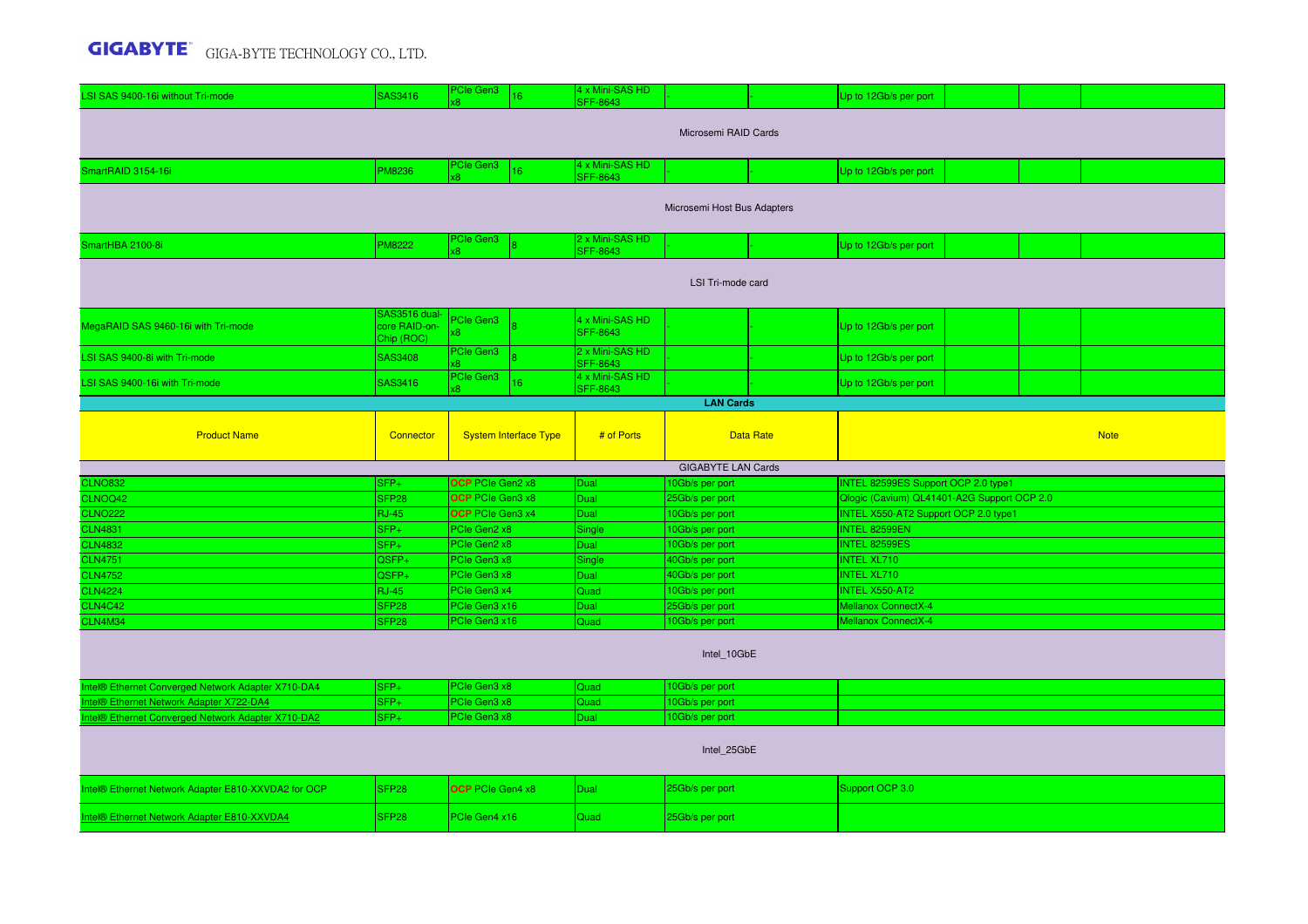| Intel® Ethernet Network Adapter XXV710-DA2 for OCP   | SFP <sub>28</sub> | <b>OCP</b> PCIe Gen3 x8  | <b>Dual</b> | 25Gb/s per port            | Support OCP 2.0 type1                                                                       |
|------------------------------------------------------|-------------------|--------------------------|-------------|----------------------------|---------------------------------------------------------------------------------------------|
| Intel® Ethernet Network Adapter XXV710-DA2           | SFP <sub>28</sub> | PCle Gen3 x8             | Dual        | 25Gb/s per port            |                                                                                             |
|                                                      |                   |                          |             | Intel_40GbE                |                                                                                             |
| ntel® Ethernet Server Adapter XL710-QDA2 for OCP     | QSFP+             | OCP PCIe Gen3 x8         | Dual        | 40Gb/s per port            | Support OCP 2.0                                                                             |
| Intel® Ethernet Converged Network Adapter XL710-QDA2 | QSFP+             | PCle Gen3 x8             | Dual        | 40Gb/s per port            |                                                                                             |
|                                                      |                   |                          |             | Intel_100GbE               |                                                                                             |
| Intel® Ethernet Network Adapter E810-CQDA2 for OCP   | QSFP28            | <b>OCP</b> PCIe Gen4 x16 | <b>Dual</b> | 100Gb/s per port           | Support OCP 3.0                                                                             |
| Intel® Ethernet Network Adapter E810-CQDA2           | QSFP28            | PCIe Gen4 x16            | <b>Dual</b> | 100Gb/s per port           |                                                                                             |
|                                                      |                   |                          |             | Mellanox ConnectX          |                                                                                             |
| MCX631102AN-ADAT                                     | SFP <sub>28</sub> | PCle Gen4 x8             | Dual        | 25Gb/s per port            | ConnectX®-6 Dx without Crypto                                                               |
| MCX631432AN-ADAB                                     | SFP <sub>28</sub> | <b>OCP</b> PCIe Gen4 x8  | <b>Dual</b> | 25Gb/s per port            | ConnectX®-6 Lx without Crypto / Support OCP 3.0                                             |
| <b>MCX613106A-VDAT</b>                               | QSFP56            | PCIe Gen4 x16            | <b>Dual</b> | 200Gb/s per port           | Mellanox ConnectX-6 EN                                                                      |
| MCX565M-CDAB                                         | QSFP28            | OCP PCIe Gen4 x16        | Single      | 100Gb/s per port           | ConnectX®-5 Ex Multi-Host / Support OCP 3.0                                                 |
| MCX566A-CDAI                                         | QSFP28            | OCP PCIe Gen4 x16        | <b>Dual</b> | 100Gb/s per port           | Mellanox ConnectX-5 Ex EN / Support OCP 3.0                                                 |
| MCX516A-CDAT                                         | QSFP28            | PCIe Gen4 x16            | <b>Dual</b> | 100Gb/s per port           | Mellanox ConnectX-5 Ex EN                                                                   |
| MCX516A-BDAT                                         | QSFP28            | PCIe Gen4 x16            | <b>Dual</b> | 40Gb/s per port            | Mellanox ConnectX-5 Ex EN                                                                   |
| MCX516A-CCAT                                         | QSFP28            | PCle Gen3 x16            | Dual        | 100Gb/s per port           | Mellanox ConnectX-5 EN                                                                      |
| MCX515A-CCAT                                         | QSFP28            | PCle Gen3 x16            | Single      | 100Gb/s per port           | Mellanox ConnectX-5 EN                                                                      |
| MCX516A-GCAT                                         | QSFP28            | PCle Gen3 x16            | Dual        | 50Gb/s per port            | Mellanox ConnectX-5 EN                                                                      |
| MCX4421A-ACQN                                        | SFP <sub>28</sub> | OCP PCIe Gen3 x8         | <b>Dual</b> | 25Gb/s per port            | Mellanox ConnectX-4 Lx EN / Support OCP 2.0                                                 |
| MCX4121A-ACAT                                        | SFP <sub>28</sub> | PCle Gen3 x8             | Dual        | 25Gb/s per port            | Mellanox ConnectX-4 Lx EN                                                                   |
| MCX4121A-XCAT                                        | SFP <sub>28</sub> | PCIe Gen3 x8             | Dual        | 10Gb/s per port            | Mellanox ConnectX-4 Lx EN                                                                   |
|                                                      |                   |                          |             | Mellanox VPI Adapter Cards |                                                                                             |
| <b>MCX654106A-HCAT</b>                               | QSFP56            | PCIe Gen3 x16            | <b>Dual</b> | 200Gb/s per port           | Mellanox ConnectX-6 Ex VPI (InfiniBand)<br>PCle3.0 x16 + PCle3.0x16 aux. card Socket Direct |
| MCX653436A-HDAI                                      | QSFP56            | <b>OCP</b> PCIe Gen4 x16 | <b>Dual</b> | 200Gb/s per port           | Mellanox ConnectX-6 Ex VPI (InfiniBand) / OCP3.0                                            |
| MCX653105A-HDAT                                      | QSFP56            | PCIe Gen4 x16            | Single      | 200Gb/s per port           | Mellanox ConnectX-6 Ex VPI (InfiniBand)                                                     |
| <b>MCX653105A-ECAT</b>                               | QSFP56            | PCIe Gen4 x16            | Single      | 100Gb/s per port           | Mellanox ConnectX-6 Ex VPI (InfiniBand)                                                     |
| MCX556A-EDAT                                         | QSFP28            | PCIe Gen4 x16            | <b>Dual</b> | 100Gb/s per port           | Mellanox ConnectX-5 Ex VPI (InfiniBand)                                                     |